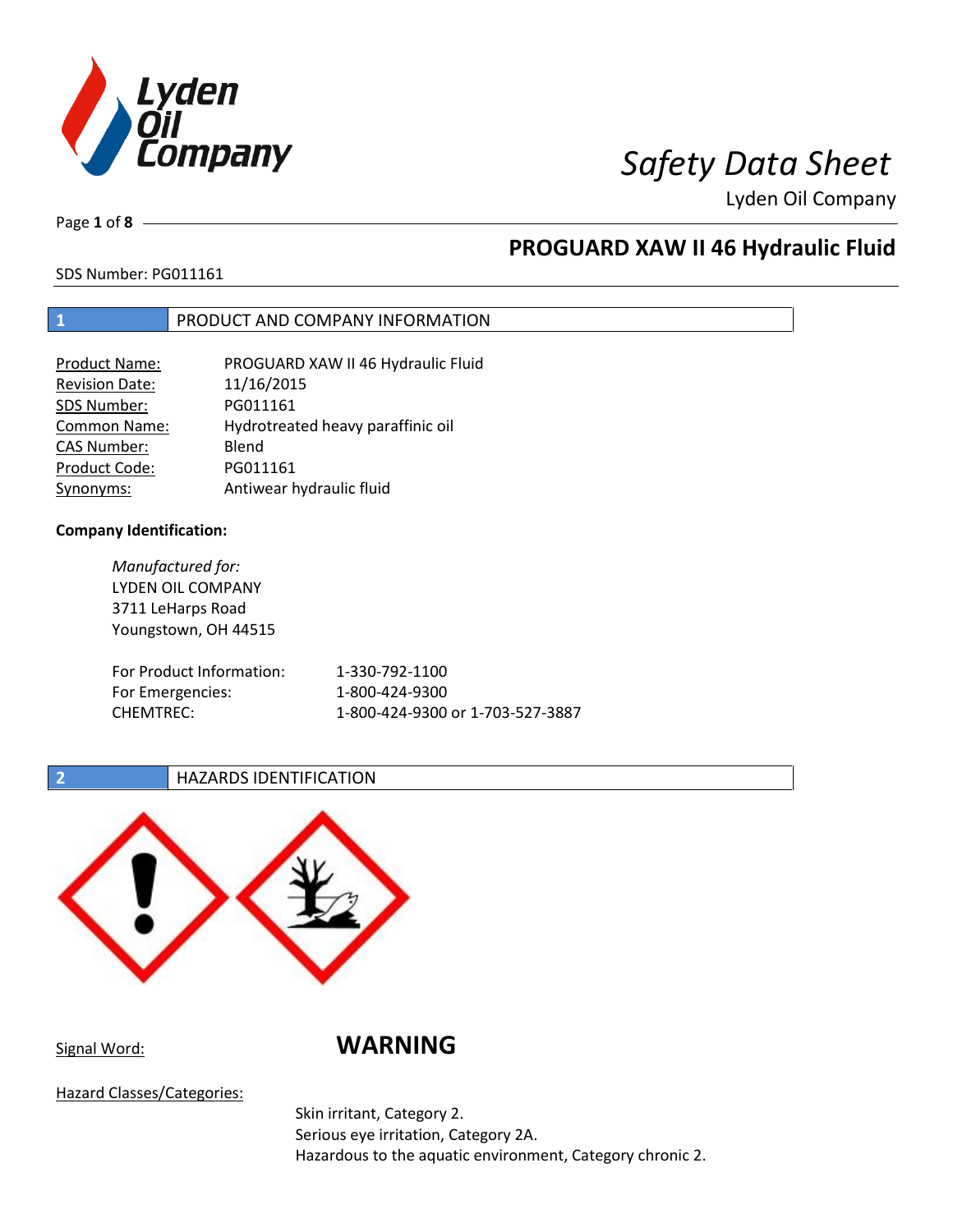

Page **2** of **8**

# **PROGUARD XAW II 46 Hydraulic Fluid**

### SDS Number: PG011161

| Hazard Statement(s):     |                                                                       |
|--------------------------|-----------------------------------------------------------------------|
|                          | H315: Causes skin irritation.                                         |
|                          | H319: Causes serious eye irritation.                                  |
|                          | H411: Toxic to aquatic life with long-lasting effects.                |
| Precaution Statement(s): |                                                                       |
|                          | P101: If medical advice is needed, have product container or label at |
|                          | hand.                                                                 |
|                          | P102: Keep out of reach of children.                                  |
|                          | P103: Read label before use.                                          |
|                          | P302+352: IF ON SKIN: Wash with plenty of water                       |
|                          | P305+351+338: IF IN EYES: Rinse cautiously with water for several     |
|                          | minutes. Remove contact lenses if present and easy to $do$ – continue |
|                          | rinsing.                                                              |
|                          | P273: Avoid release to the environment.                               |
|                          |                                                                       |

Other Hazard Statement(s):

Repeated skin contact may cause dermatitis or an oil acne.

|  | COMPOSITION / INFORMATION ON INGREDIENTS |
|--|------------------------------------------|
|--|------------------------------------------|

Ingredients:

*Mixture of the substances listed below with nonhazardous additions.*

| <b>Chemical Name</b>                                      | <b>CAS Number</b> | Percentage |
|-----------------------------------------------------------|-------------------|------------|
| Distillates (petroleum), solvent-dewaxed heavy paraffinic | 64742-65-0        | $>95$      |
| Additives                                                 | N/A               |            |

*\*Any concentration shown as a range is to protect confidentiality or is due to batch variation.*

**4** FIRST AID MEASURES

Description of First Aid Measures:

Inhalation:

If symptoms develop, move victim to fresh air. If symptoms persist, obtain medical attention.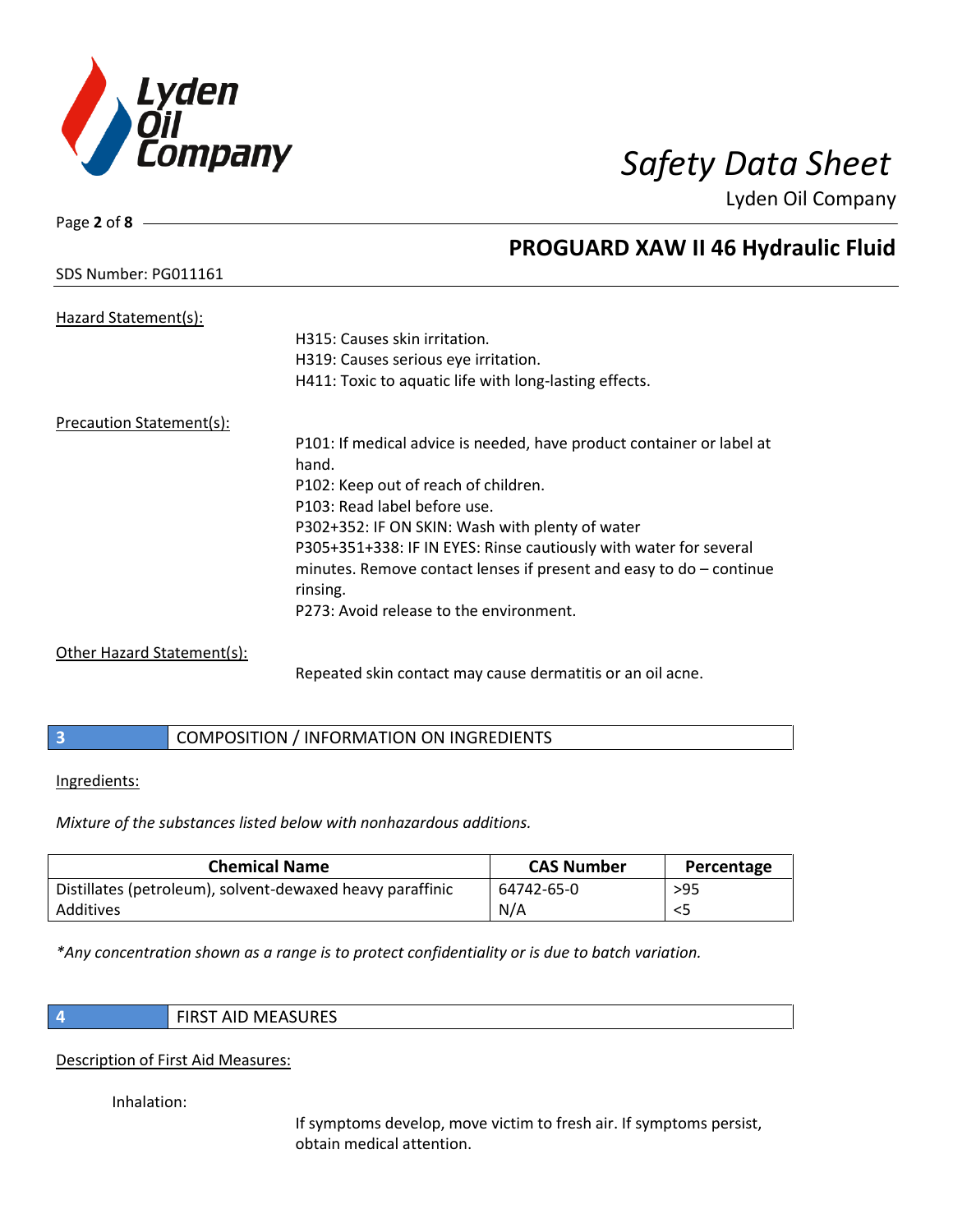

| Page 3 of 8 $-$                               |                        |                                                                                                              |
|-----------------------------------------------|------------------------|--------------------------------------------------------------------------------------------------------------|
| SDS Number: PG011161                          |                        | <b>PROGUARD XAW II 46 Hydraulic Fluid</b>                                                                    |
|                                               |                        |                                                                                                              |
| Skin Contact:                                 |                        | Wash with soap and water. Remove contaminated clothing and wash                                              |
|                                               |                        | before reuse. Get medical attention if needed.                                                               |
| Eye Contact:                                  |                        |                                                                                                              |
|                                               |                        | Rinse opened eye for several minutes under running water. If<br>symptoms persist, consult medical attention. |
| Ingestion:                                    |                        |                                                                                                              |
|                                               | attention.             | Rinse mouth with water. If symptoms develop, obtain medical                                                  |
| Symptoms and Effects, both acute and delayed: |                        | No further relevent data available.                                                                          |
|                                               |                        |                                                                                                              |
| <b>Recommended Actions:</b>                   |                        | Treat symptomatically. Call a doctor or poison                                                               |
|                                               |                        | control center for guidance.                                                                                 |
| 5                                             | FIRE FIGHTING MEASURES |                                                                                                              |
|                                               |                        |                                                                                                              |
| Recommended Fire-Extinguishing Equipment:     |                        | Use dry powder, foam, or carbon dioxide fire                                                                 |
|                                               |                        | extinguishers. Water may be ineffective in fighting<br>an oil fire unless used by experienced fire fighters. |
| Possible Hazards During a Fire:               |                        |                                                                                                              |
|                                               |                        | Hazardous combustion products may include: A<br>complex mixture of airborne solid and liquid                 |
|                                               |                        | particulates and gases (smoke). Carbon monoxide.<br>Unidentified organic and inorganic compounds.            |
| Recommendations to Firefighters:              |                        |                                                                                                              |

No special measures required.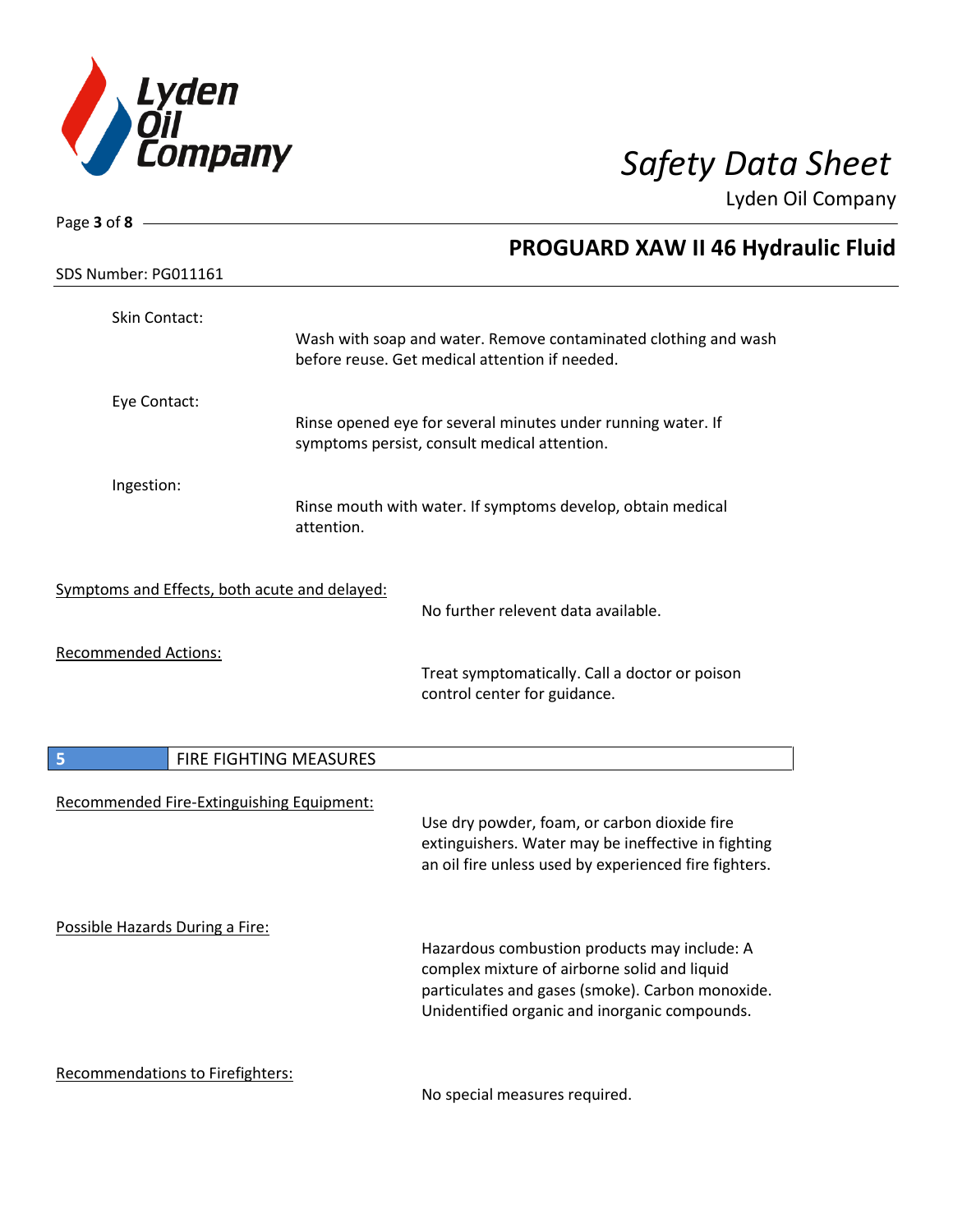

**PROGUARD XAW II 46 Hydraulic Fluid**

Lyden Oil Company

SDS Number: PG011161

Page **4** of **8**

# **6** ACCIDENTAL RELEASE MEASURES Personal Precautions: Avoid contact with skin, eyes, and clothing. Keep away from sources of ignition. Emergency Procedures: Contain spilled material, collect in suitable and properly labeled containers. Environmental Precautions: Do not allow to reach sewage system or any water course. Do not allow to enter ground waters. Cleanup Procedures: Pick up excess with inert absorbant material. **7 HANDLING AND STORAGE** Handling Precautions: Handle with care and avoid spillage on the floor. Do not cut, weld, drill, grind, braze, or solder container. Storage Requirements: Keep container tightly sealed. Keep away from sources of ignition. **8** EXPOSURE CONTROLS / PERSONAL PROTECTION Exposure Limits: -64742-65-0 Distillates (petroleum), solvent-dewaxed heavy paraffinic (>95%):

ACGIH TLV – Long-term value:  $5\,\text{mg/m}^3$ OSHA PEL - Long-term value: 5mg/m<sup>3</sup>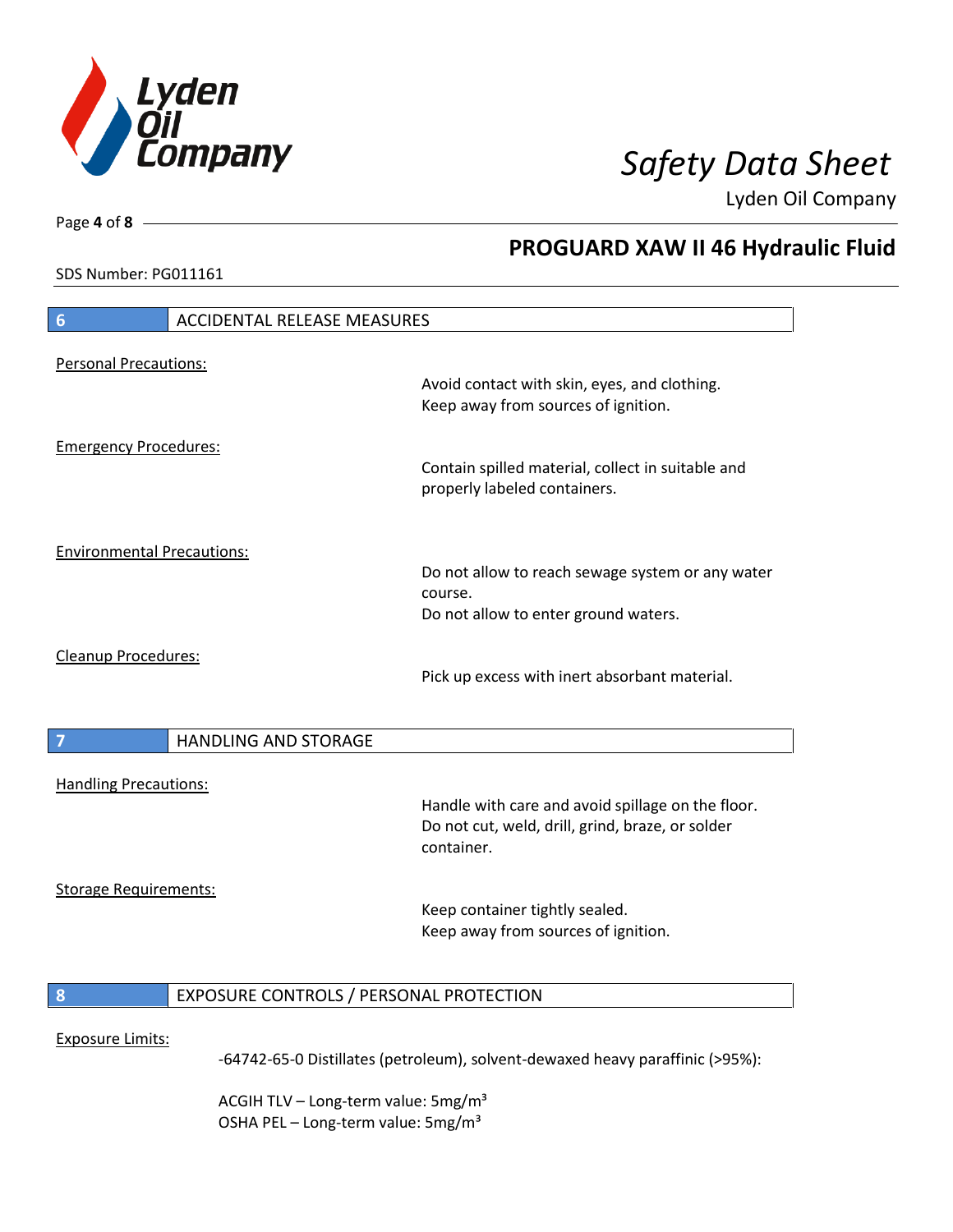

**PROGUARD XAW II 46 Hydraulic Fluid**

Lyden Oil Company

SDS Number: PG011161

Page **5** of **8**

Engineering Controls:

All ventilation should be designed in accordance with OSHA standard (29 CFR 1910.94).

Personal Protective Equipment:

Wash hands before breaks and at the end of work. Use safety glasses and gloves.

### **9** PHYSICAL AND CHEMICAL PROPERTIES

| Color:                        | Amber                                       |
|-------------------------------|---------------------------------------------|
| <b>Physical State:</b>        | Liquid                                      |
| Odor:                         | Data not available                          |
| Odor Threshold:               | Data not available                          |
| pH:                           | Data not available                          |
| <b>Melting Point:</b>         | Data not available                          |
| <b>Boiling Point:</b>         | $>425^\circ$ F                              |
| <b>Boiling Range:</b>         | Data not available                          |
| Flash Point:                  | 176.7° C / 350.1° F (PMCC Method)           |
| <b>Evaporation Rate:</b>      | Data not available                          |
| Flammability:                 | Data not available                          |
| Flammability Limits:          | Data not available                          |
| Vapor Pressure:               | Data not available                          |
| Vapor Density:                | Data not available                          |
| <b>Relative Density:</b>      | Data not available                          |
| Solubilities:                 | Insoluble in water                          |
| <b>Partition Coefficient:</b> | Data not available                          |
| Auto-Ignition Temperature:    | Data not available                          |
| Decomposition Temperature:    | Data not available                          |
| Viscosity:                    | 46 mm <sup>2</sup> /sec (kinematic at 40°C) |

### **10** STABILITY AND REACTIVITY

Stability:

Stable under normal conditions.

Reactivity:

Not reactive under normal conditions.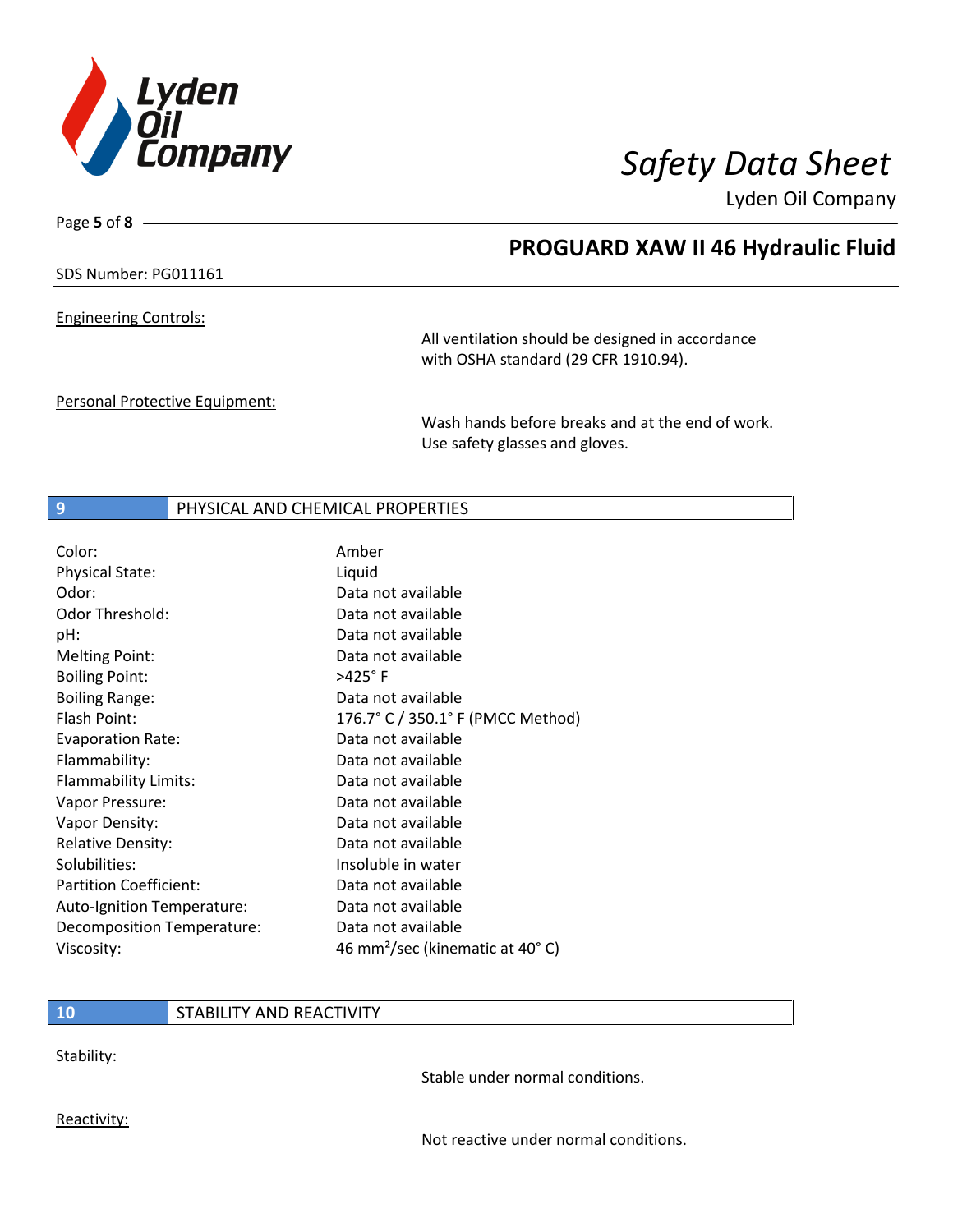

| Page 6 of 8 $-$                        |                                                                                                                           |
|----------------------------------------|---------------------------------------------------------------------------------------------------------------------------|
|                                        | <b>PROGUARD XAW II 46 Hydraulic Fluid</b>                                                                                 |
| SDS Number: PG011161                   |                                                                                                                           |
| <b>Conditions to Avoid:</b>            | Extreme temperature, sparks, open flame, and<br>direct sunlight.                                                          |
| <b>Hazardous Reactions:</b>            | No known hazardous reactions.                                                                                             |
| Incompatible Materials:                | No further relevant information available.                                                                                |
| <b>Decomposition Products:</b>         | Hazardous decomposition products are not<br>expected to form.                                                             |
| 11<br><b>TOXICOLOGICAL INFORMATION</b> |                                                                                                                           |
| Routes of Exposure:                    | Skin and eye contact are the primary routes of<br>exposure although exposure may occur following<br>accidental ingestion. |
| <b>Exposure Effects:</b>               | Repeated skin contact may cause dermatitis or an<br>oil acne.                                                             |
| <b>Measures of Toxicity:</b>           |                                                                                                                           |

Carcinogenic/Mutagenic Precautions:

Non-carcinogenic and not expected to be mutagentic.

No test data available.

**12** ECOLOGICAL INFORMATION

Ecological Precautions:

Avoid exposing to the environment.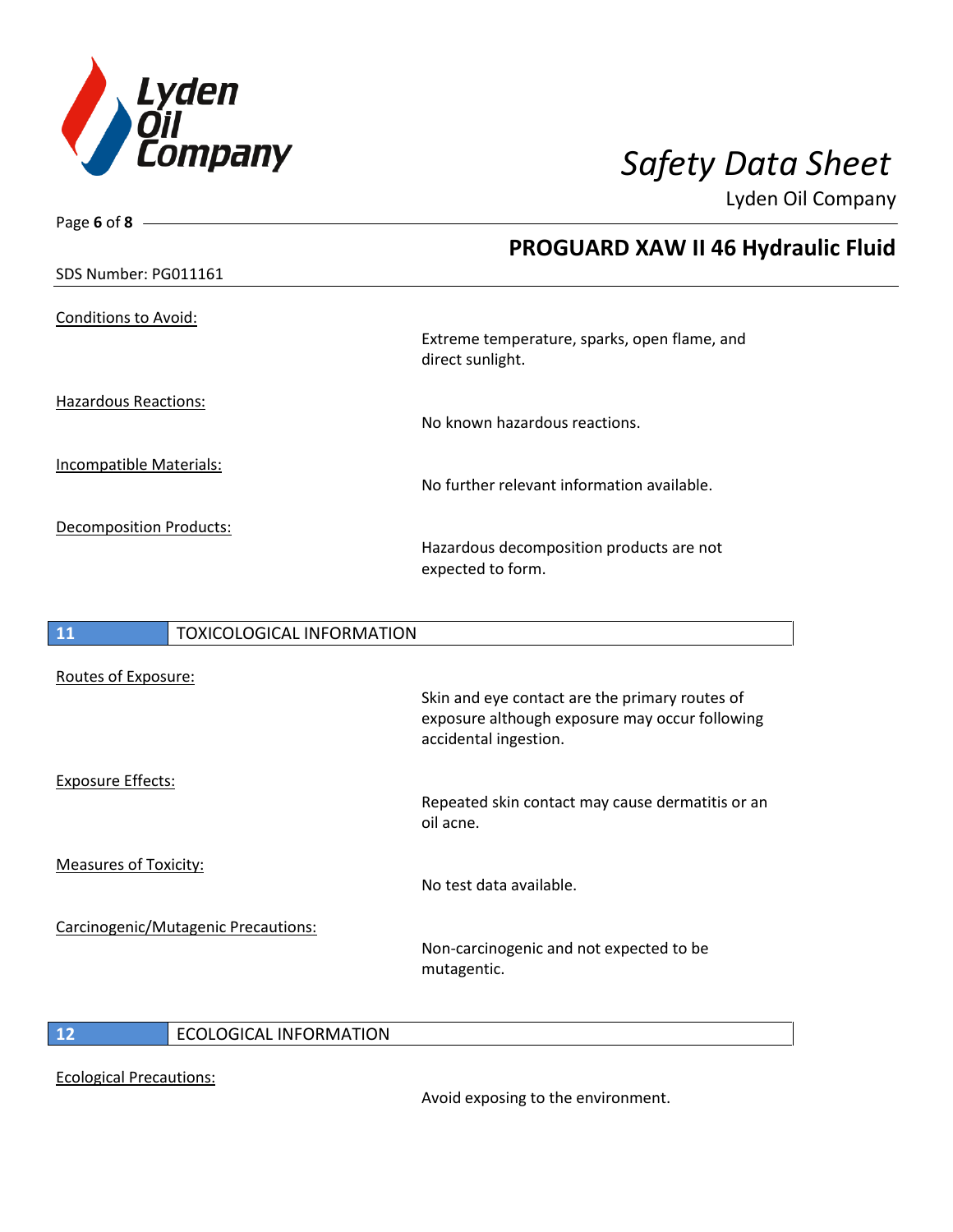

Page **7** of **8**

# **PROGUARD XAW II 46 Hydraulic Fluid**

### SDS Number: PG011161

### Ecological Effects:

No specific environmental or aquatic data available.

| 13                                                                                                | <b>DISPOSAL CONSIDERATIONS</b>                                                       |                                                                                             |
|---------------------------------------------------------------------------------------------------|--------------------------------------------------------------------------------------|---------------------------------------------------------------------------------------------|
| Disposal Methods:                                                                                 |                                                                                      | Dispose of waste material in accordance with all<br>local, state, and federal requirements. |
| Disposal Containers:                                                                              |                                                                                      | Use properly approved container for disposal.                                               |
| <b>Special Precautions:</b>                                                                       |                                                                                      | Do not flush to surface waters or drains.                                                   |
| 14                                                                                                | <b>TRANSPORT INFORMATION</b>                                                         |                                                                                             |
| <b>UN Number:</b><br><b>UN Shipping Name:</b><br><b>Transport Hazard Class:</b><br>Packing Group: | Data not available<br>Data not available<br>Data not available<br>Data not available |                                                                                             |
| <b>Environmental Hazards:</b>                                                                     |                                                                                      | Data not available                                                                          |
| <b>Bulk Transport Guidance:</b>                                                                   |                                                                                      | Data not available                                                                          |
| <b>Special Precautions:</b>                                                                       |                                                                                      | Not regulated by DOT.                                                                       |

### **15** REGULATORY INFORMATION

This material and all of its components are listed on the Inventory of Existing Chemical Substances under the Toxic Substances Control Act.